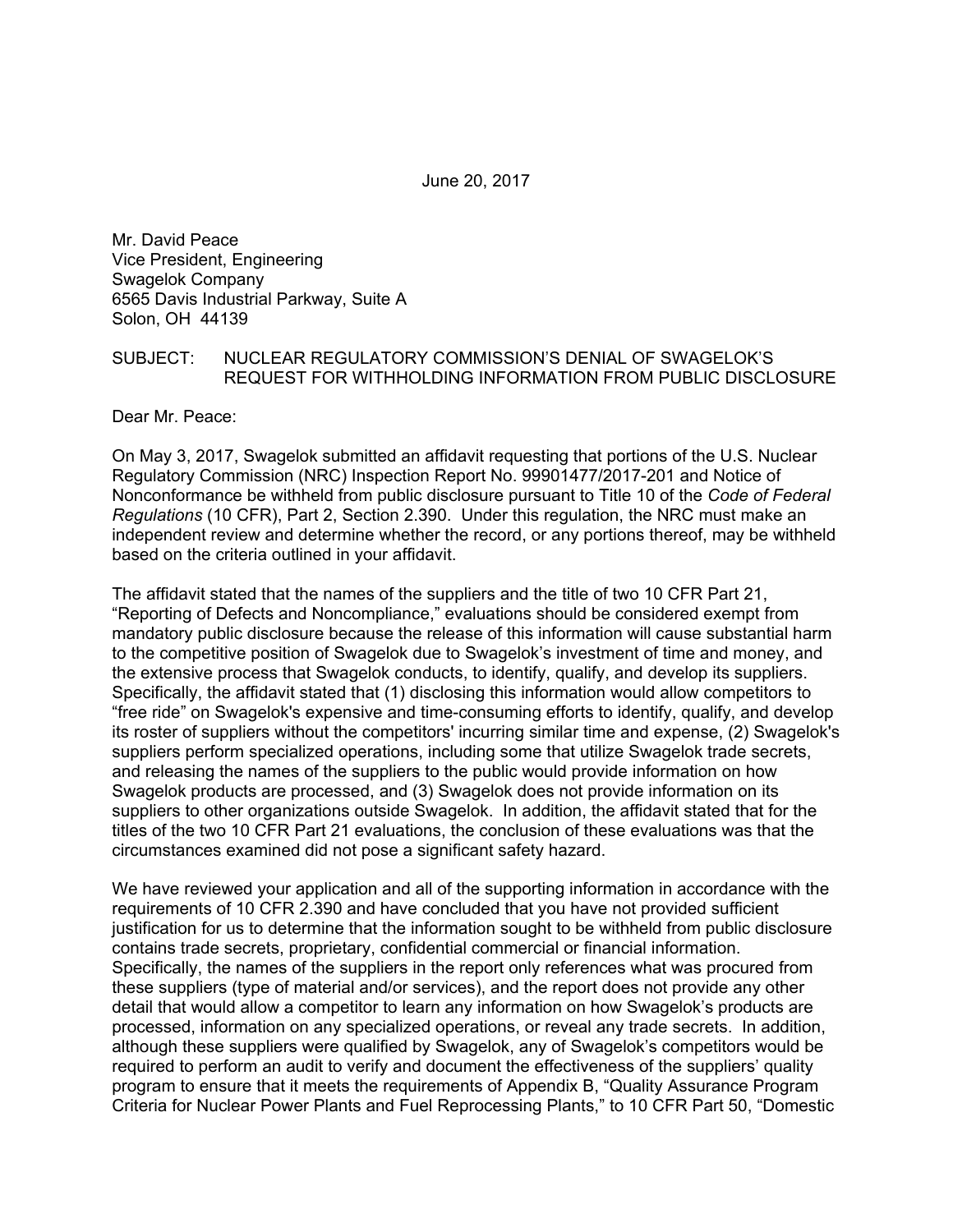Licensing of Production and Utilization Facilities" before procuring safety-related materials or services. Furthermore, it is public knowledge that the referenced suppliers are suppliers of the material and services mentioned in the report based on information obtained from a simple search on the internet. For example, most of the suppliers listed are already referenced in other NRC public documents such as inspection reports, 10 CFR Part 21 notifications, Generic Communications, etc.

Accordingly, we have concluded that the information sought to be withheld from public disclosure does not meet the requirements of 10 CFR 2.390. Therefore, your request to withhold portions of NRC Inspection Report No. 99901477/2017-201 and Notice of Nonconformance from public disclosure is denied.

The inspection report will be released on July 11, 2017, through the NRC's Agencywide Documents Access and Management System, accessible from the NRC Web site at http://www.nrc.gov/reading-rm/adams.html; unless you take legal action to challenge this decision.

Should you have any questions regarding this matter, please contact Yamir Diaz-Castillo of my staff at 301-415-2228 or Charles Mullins from the Office of the General Counsel at 301-287-9156.

Sincerely,

*/RA/* 

Timothy J. McGinty, Director Division of Construction Inspection and Operational Programs Office of New Reactors

Docket No.: 99901477